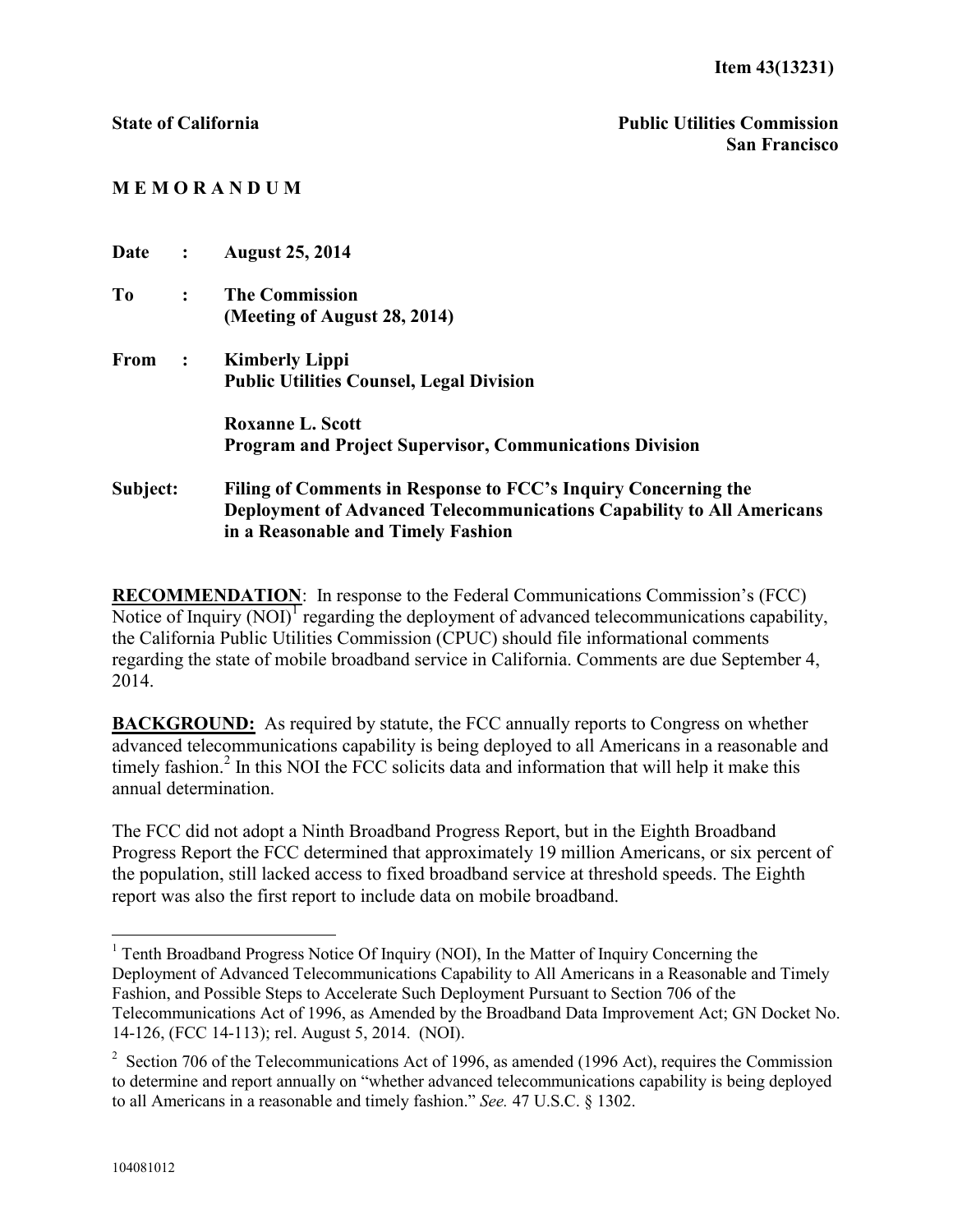CPUC Communications Division (CD) Staff have been studying broadband measurement techniques, particularly with regard to mobile broadband service. With funding from the National Telecommunications Information Administration (NTIA), Staff have: 1) created and implemented CalSPEED, an application to develop measurement techniques; 2) published a mobile crowd-sourcing application; and 3) performed semi-annual field testing of mobile broadband service quality in urban, rural and tribal areas throughout the State. Every six months since 2012, CD Staff have collected approximately 2,000,000 test results at the same 1,986 locations throughout the State.<sup>3</sup>

Based on the data gathered, CD's project consultant, Ken Biba, with the technical, logistic and geostatistical assistance of CD Staff, California State University at Monterey Bay, and California State University at Chico has published two reports which provide a unique and valuable analysis of the availability and quality of mobile broadband service deployed in the State.

In addition, pursuant to funding from the NTIA grant, CD Staff and experts from CSU Chico have analyzed California mobile broadband deployment and subscription data from 2008 to 2021, and have identified important trends in subscription speeds and quantified differences in urban/rural/tribal results which inform many of the policies at issue in the NOI.

Among the conclusions in the reports are the following:

There is wide variation in mobile broadband performance geographically across California, and the data shows that there is a growing digital divide between urban, rural, and tribal areas. Furthermore, the bulk of the mobile network is not yet Voice over Internet Protocol (VoIP) ready. Lastly, there is substantial and growing difference in the coverage and quality of mobile broadband service between the best performing and worst performing carriers.

The CPUC's data also shows that some carriers' advertised service locations and speeds are highly overestimated in comparison to actual service likely to be experienced by users.

The CalSPEED analysis can also inform the FCC regarding how upgrading the speed benchmark to a more aggressive standard would affect the total number of households in California with access to mobile advanced telecommunications capability. The number of households and square miles in California with access to mobile service by at least one of the four largest wireless providers that meets or exceeds the 10 Mbps downstream/ 1 Mbps upstream benchmark, as well as the 10 Mbps downstream /4 Mbps upstream benchmark.

The CPUC's testing methodology used in CalSPEED to gather mobile broadband data, when compared with the FCC's and Ookla's<sup>4</sup> testing tools, is the most rigorous, all inclusive test demonstrating actual end user experience, rather than measuring solely the performance of radio access networks. This difference is important because the data demonstrates that the speed of mobile broadband service is not only dependent on local factors such as radio access, but also on

 $\overline{a}$ 

<sup>&</sup>lt;sup>3</sup> Test locations increased from 1,200 to 1,896 as of Fall 2013.

<sup>&</sup>lt;sup>4</sup> Ookla operates online broadband testing and network analysis tools, including www.speedtest.net.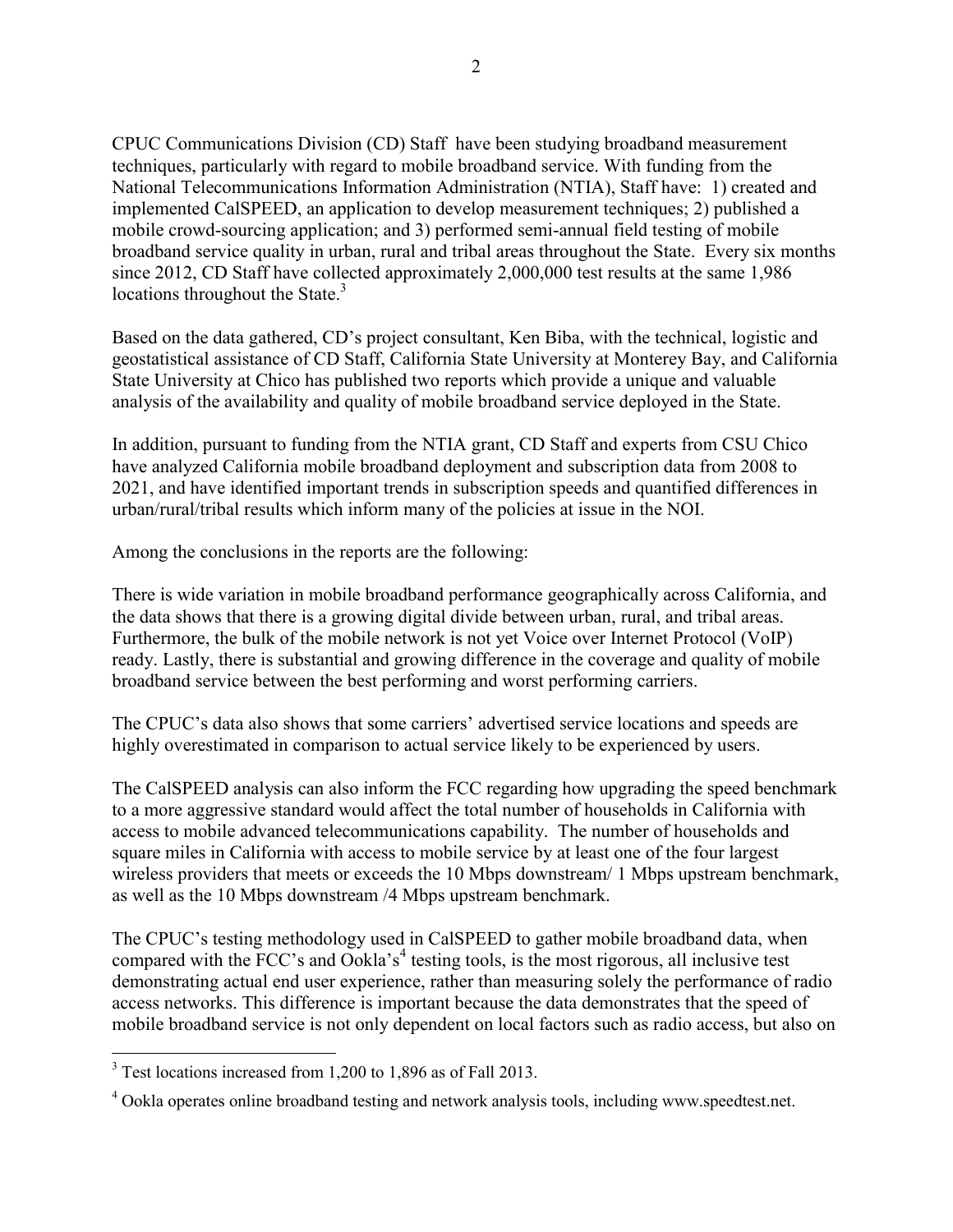the Internet backbone interconnection and peering strategies of the carrier. CalSPEED's sampling method also produces the most reliable results because it includes data from periodic surveys of the same location. Lastly, CalSPEED is unique in that it also tests streaming capability, and evaluates service in terms of its capability to provide VoLTE.<sup>5</sup>

3

**DISCUSSION AND RECOMMENDATION:** Using the data the CPUC has collected on wireless mobile broadband service in California, Staff recommends the CPUC file informational comments in response to the FCC's following questions<sup>6</sup>:

(1) What benchmarks should the FCC use to define "advanced telecommunications capability:"

The FCC has previously used a speed benchmark of 4 Mbps downstream and 1 Mbps upstream to define advanced telecommunications capability. In its NOI, the FCC has raised the possibility of using a more aggressive speed benchmark of either 10 Mbps downstream/ 1 Mbps upstream or 10 Mbps downstream/ 4 Mbps upstream. The reports discussed above, which Staff recommend providing to the FCC, include an analysis of mobile broadband speed data. Using this information, the CPUC can provide the FCC with an estimate of the percentage of California's population that has access to mobile broadband service at the proposed 10 Mbps/ 1Mbps and the 10 Mbps/ 4 Mbps benchmarks. We also can show how this contrasts with percentage of California's population that has access to California's current benchmark for "served" broadband, which is defined by the CPUC as 6 Mbps/ 1.5 Mbps.

Latency is also an important component of "advanced telecommunications capability." Our data show that, on average, the FCC's proposed standard of 100 milliseconds, necessary to support real-time services like VoIP, is a difficult threshold for mobile providers – particularly in rural and tribal areas. And, because of this, many areas of California are still not VoIP ready for mobile networks. The CPUC comments should include an explanation of our method for measuring latency, which differs from how other testing tools determine it, and why the FCC might want to adopt the CPUC methodology.

(2) Whether the FCC should establish separate benchmarks for fixed and mobile services:

The reports that Staff recommend the CPUC provide to the FCC include a technical analysis of the different characteristics of wireless broadband service, in comparison to wireline broadband service. These differences may drive the consideration of different benchmarks based on technology type with a goal of approximating the same level of consumer experience across all technologies. For example, the reports show that wireless broadband service is much more variable. Therefore, in order to determine the actual level of service experienced by most consumers, and to increase the predictive probability of a user reaching a certain throughput threshold on mobile, CD Staff lowered by one standard deviation the interpolated mean of the speed tests results. Our findings

 $\overline{a}$ 

<sup>&</sup>lt;sup>5</sup> VoIP over LTE (VoLTE) refers to a service that provides IP-enabled voice applications over a 4G LTE cellular data network. LTE was designed to allow voice to be transported as data.

 $6$  NOI at ¶3.